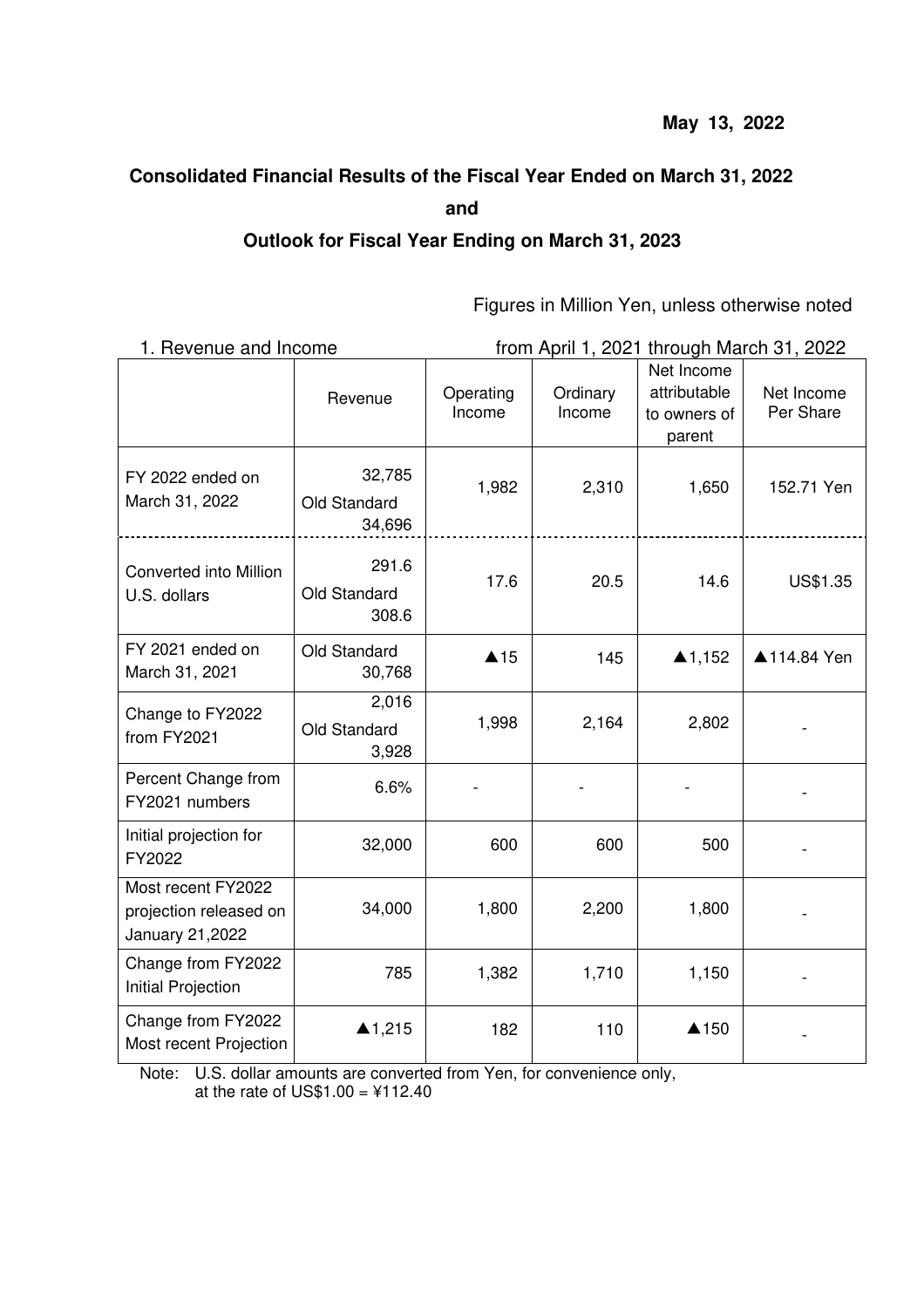

#### 2. Financial Status March 31, 2022 Total Assets | Net Assets | Capital to Asset Ratio Net Assets Per Share End of FY 2022 March 31, 2022 43,574 17,616 30.9% 1,113.45 Yen Converted into Million U.S. dollars 355.9 | 143.9 | - | US\$9.09 End of FY 2021 40,658 15,313 28.3% 940.17 Yen

Note: U.S. dollar amounts are converted from Yen, for convenience only, at the rate of  $US$1.00 = $122.41$ 

March 31, 2021

# 3. Forecast of Current Fiscal Year, which will end on March 31, 2023

|                   | Revenue |           |          | Net Income      |            |
|-------------------|---------|-----------|----------|-----------------|------------|
|                   |         | Operating | Ordinary | attributable to | Net Income |
|                   |         | Income    | Income   | owners of       | Per Share  |
|                   |         |           |          | parent          |            |
| <b>First Half</b> | 16,000  | 300       | 350      | 500             | 44.34 Yen  |
| Whole fiscal year | 33,500  | 1,000     | 1,100    | 1,000           | 88.67 Yen  |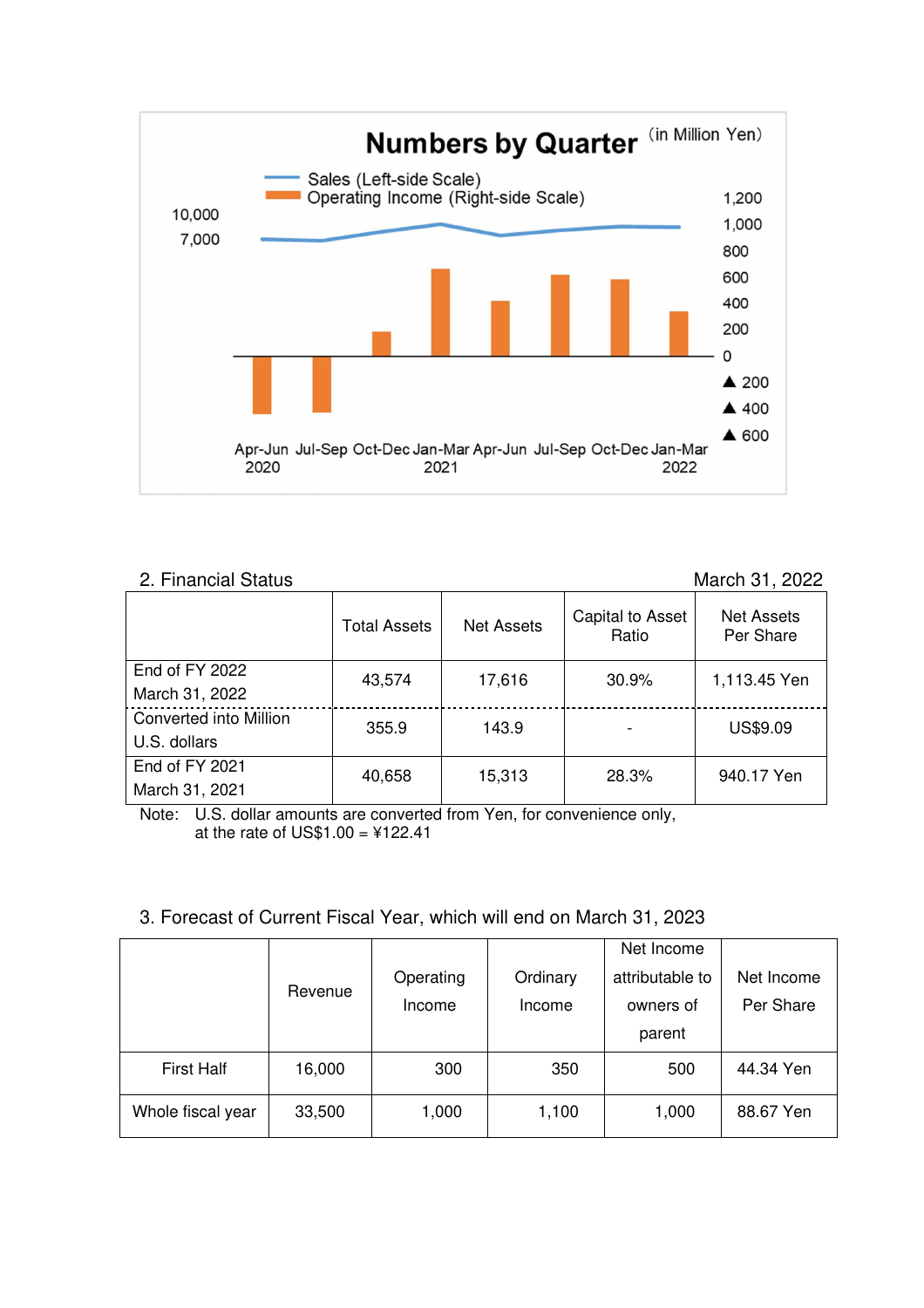## **Observation of whole FY2022 (April 2021 to March 2022)**

During Fiscal Year (FY) 2022, the sales of Semiconductor-related products and Electronic Materials and the sales of Toner products showed strong recovery from COVID-affected weak sales of previous FY. In addition, we acquired new business of Optical Film used on smartphones during First Half. As a result, our full FY sales numbers reached ¥32,785 million, up ¥2,016 million or 6.6% from previous FY sales.

Beginning current FY, TOMOEGAWA has adopted ASBJ Statement No. 29 Accounting Standard for Revenue Recognition, whose effect on our sales is ▲¥1,911 million. If we had applied old standard for FY2022, it should have been an increase of ¥3,928 million or 12.8%.

As for the profit, our consolidated Operating Income was ¥1,982 million, up ¥1,998 million from last FY number, thanks to the reduction of fixed and other cost brought by the structural reform we have been conducting for several years, followed by the large sales increase. Ongoing Yen depreciation against US Dollar since Second Quarter also contributed, and cash inflow derived from trial production of new products was much larger than originally estimated. There were material and energy cost increases, and labor cost increases as the result of terminating temporal cost reduction scheme. The effect of such cost increases were minimized by transferring them to the product sales price. Also, skill training to develop multi-task workers, and flexible worker allocation enabled us to handle production under the environment of rapid demand fluctuation. Effect of ASBJ Statement No. 29 adoption on Operating Income is ▲¥4 million.

Ordinary Income, which includes profit of high-performing equity method affiliate that handles processing film used for display, was ¥2,310 million, up ¥2,164 million from that of previous FY. Even though the sales of idle assets of the closed US toner factory site delayed to April 2022, Net Income reached ¥1,650 million, up widely by ¥2,802 million, thanks partly to the gain from sales of Nihon Card Co., Ltd. stock and special profit derived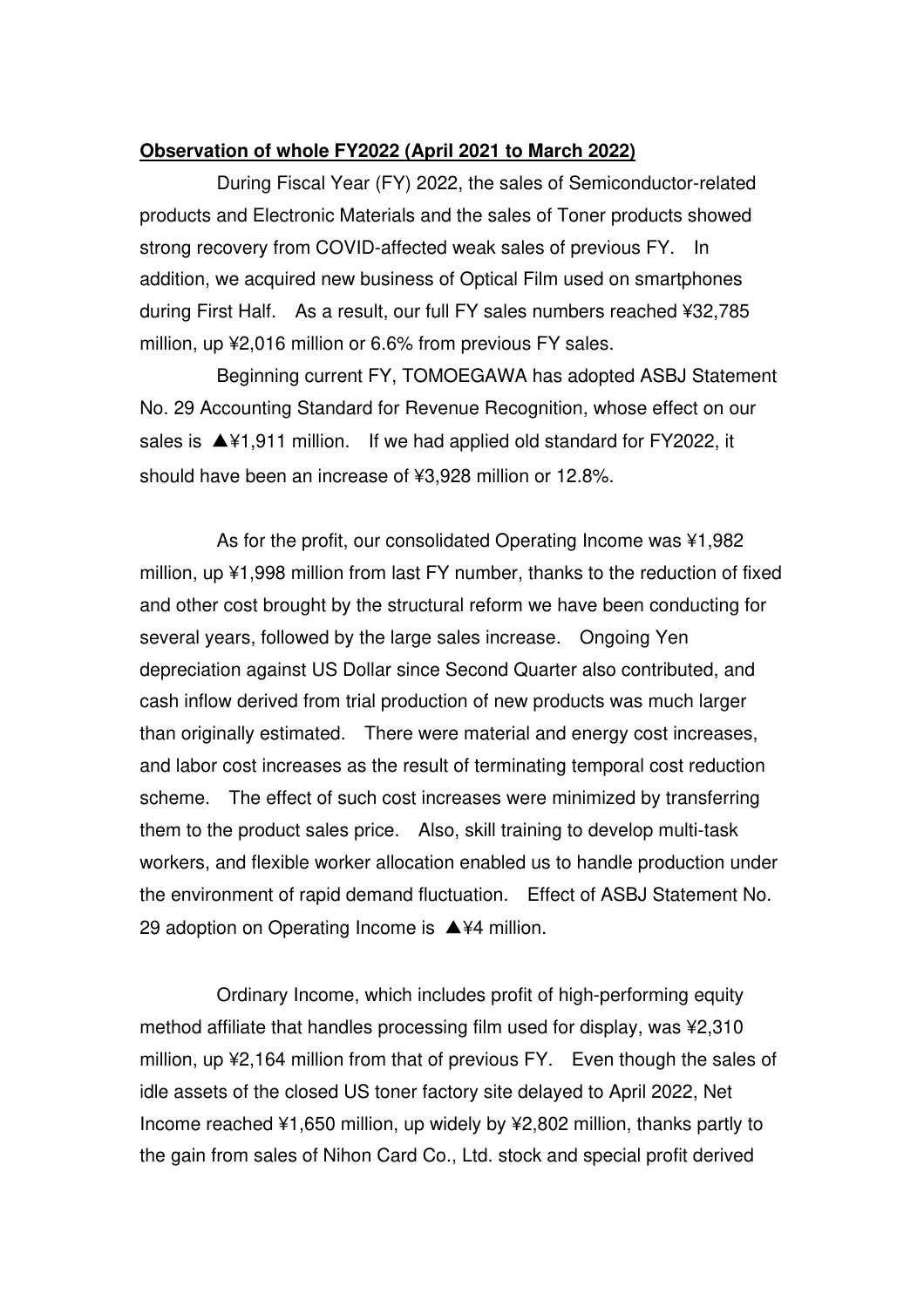from the sales of traditional paper business-related assets to Sanzen Paper Manufacturing Co., Ltd.

During Fourth Quarter, even though the market activity of Semiconductor-related products, Electronic Materials and Toner saw little change, both the sales and profit showed apparent declines. The factors contributed to the Q4 sales decline are the shipments moved ahead to Q3 in order to avoid logistic jam, and Chinese New Year factory closures in China. The factors contributed to the Q4 profit decline are costs related to aggressive balance sheet improvement activities such as the inventory disposal for the preparation of the No.9 Paper Milling machine shutdown, and revision of lower cost method application policy.

During FY2022, with the improved business performance and sales of some assets, TOMOEGAWA achieved its total interest-bearing debt amount reduction of ¥1,800 million, which led to improvement of D/E ratio (to 0.7) and Net Asset ratio (to 40.4%). Also, through refinancing of existing debt with new syndicated loan, TOMOEGAWA successfully changed its debt structure to allow us more time before loan repayments, which leads us to greater financial stability.

### **The Projection of FY2023 and Dividends payment**

TOMOEGAWA Group's current priority is on the accomplishment of new "5 year Mid-term Business Plan" that started from FY2022 and will end in FY2027. Under that plan, re-evaluation of business portfolio and structural reform are being conducted to improve our financial structure.

During FY2022, the plan's first year, we were able to record Operating Income close to the plan's final year Operating Income target of ¥2,000 million. This way-higher-than-original-plan result was achieved thanks to the reduction of fixed and other cost brought by the structural reform we have been conducting for several years, such as the shutdown of No.7 paper milling machine and withdrawal from toner production in USA. The business environment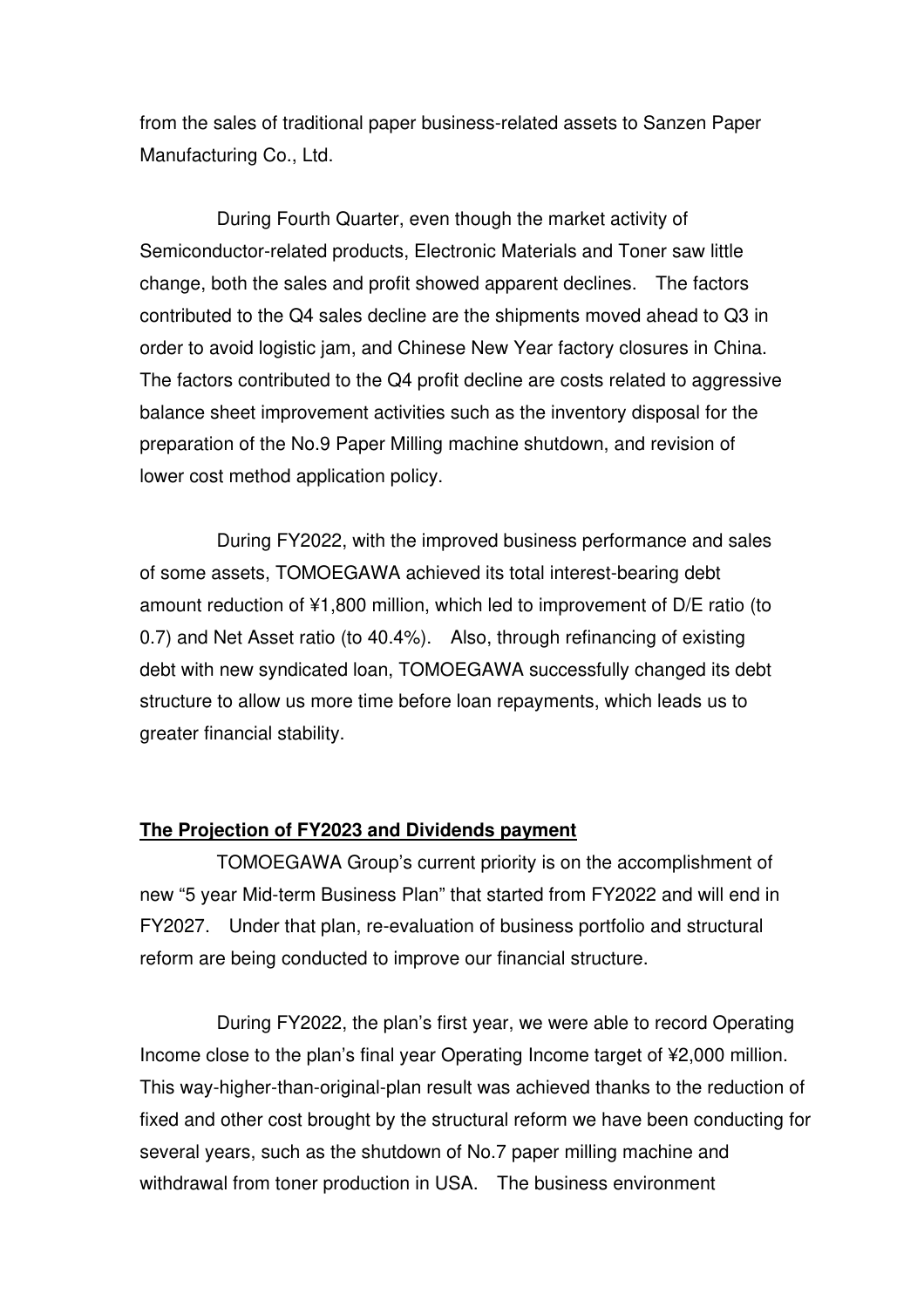improvements followed that also contributed to higher results. Those improvements were namely, demand recoveries in Semiconductor-related products, Electronic Materials and Toner, acquisition of new business related to film, and ongoing Yen depreciation.

At the start of the current FY, the second year under the "5 year Midterm Business Plan", there is wide-spread concern that the situation in Russia and Ukraine will negatively affect the global economy. As for TOMOEGAWA, we do not foresee the structural shift in the demand of products that brought strong result in FY2022, which are Semiconductor-related products, Electronic Materials and Toner, for the near future. The contribution from launches of new products such as the equipment used in semiconductor manufacturing process, and positive effects of Yen depreciation on our sales and profit are also expected.

On the other hands, cost increase is projected as material and energy prices continue to rise, and labor cost increase is expected as the result of the termination of temporal cost reduction scheme. In addition, for the Toner business, which is a key business of us, we are expecting to have difficulty in the near future for raw material procurement due to the shortage of supply. Also, complication in logistics in China, where we have multiple production sites, becomes a real issue after we observed the lockdown in Shanghai. Because of these factors, even though we expect gain of ¥430 million during the First Half from the sales of the idle assets of former US toner factory site that was closed in September 2020, sales and profit are expected to temporarily suffer.

For the Second Half, we project normalization of global logistics and will take measures of cost transfer to sales price, and will start raw material purchases from alternative suppliers. Also, the shutdown of No.9 paper milling machine at March 2022 will bring even larger cost reduction effect during FY2023 than in FY2022. Production efficiency improvement efforts, which we have been conducting, are expected to produce further results during FY2023. With the projection of launches and mass production of new products taken into consideration, we estimate our FY2023 numbers for Sales, Operating Income, Comprehensive Income and Net Income will be ¥33,500 million, ¥1,000 million, ¥1,100 million and ¥1,000 million, respectively.